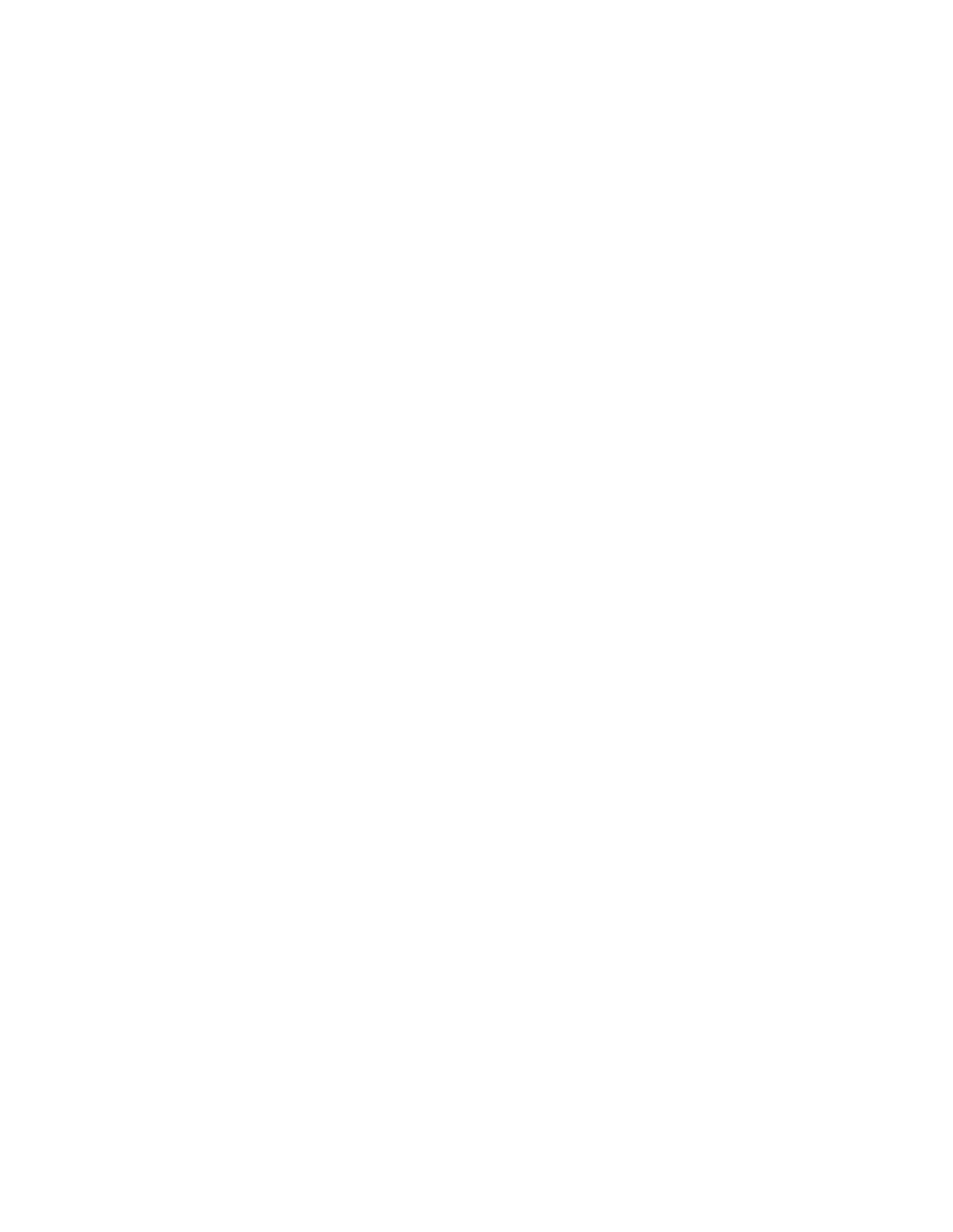#### **IMFC Statement by Nor Shamsiah Mohd Yunus Governor, Central Bank of Malaysia**

#### **International Monetary and Financial Committee April 8, 2021**

On behalf of the constituency representing Brunei Darussalam, Cambodia, Fiji, Indonesia, Lao P.D.R., Malaysia, Myanmar, Nepal, the Philippines, Singapore, Thailand, Tonga, and Vietnam

*We express our sympathies for the loss of lives as a result of the COVID-19 pandemic.*

#### **Global and Regional Outlook**

- 1. The better-than-expected global economic recovery prospect is testament to the unprecedented and swift macroeconomic policy actions by authorities globally. Moving forward, the increasing unevenness of the recovery across countries, economic sectors and demographics, calls for more targeted policy responses, as well as stronger international cooperation.
- 2. SEAVG economies have shown encouraging signs of recovery beginning the second half of 2020. As with the rest of the world, however, there remains uncertainty on the outlook, with growing risk of divergence across SEAVG economies, and uneven recovery across different sectors and economic groups within countries. Contact-intensive sectors, and economies dependent on tourism and remittances, continue to be negatively impacted. SEAVG economies remain susceptible tothe high uncertainty surrounding the pandemic given potential mutation and new variants,efficacy of vaccines and rollout challenges, as well as spilloverrisks arising fromcontinued trade tension and potentialdisorderly policy withdrawal which could result in volatile capital flows and increase in risk premia.
- 3. The fragile and uneven recovery highlights the importance of designing prudent exit strategies that will ensure a sustainable and inclusive economic recovery. Continued support from the Fund and the international community remains vital for many countries.

#### **Roles and Priorities of the Fund**

#### *Safeguarding the International Monetary System*

4. We welcome the Fund's efforts in safeguarding the international monetary system, particularly throughrapid and large financial supportto its membership.The Fund should continue to play a meaningful role in facilitating policy coordination at the global level through robust surveillance and sound policy advice. In addition, we support the proposal for a general Special Drawing Rights (SDRs) allocation to supplement existing global reserves and address members' short-term liquidity needs at a time when most members continue to face prolonged uncertainties from the pandemic. We also welcomethe Fund's effort toexplore options for members with strong financial positions to deploy their SDRs to support vulnerable and low income countries (LICs). Beyond a general SDR allocation, it is crucial for the Fund to continue strengthening the global financial safety net, including through strong cooperation with other regional financing arrangements.

#### *Supporting vulnerable members in light of the divergence in economic recovery*

- 5. We commend the Fund's swift support to its most vulnerable members since the onset of the pandemic. We support the Fund's efforts to flexibly tailor its lending toolkit to meet the evolving needs of members and prioritize efforts to support the LICs, small states, and fragile economies by ensuring adequate financing resources, continuous capacity development, and policy advice that are practical and relevant to each member's domestic circumstances.
- 6. We support the Fund's work in advancing the debt agenda given the rise in debt vulnerabilities during the pandemic. These include enhancing debt transparency, facilitating debt restructuring, and ensuring debt sustainability. Close monitoring of debt vulnerabilities, continued implementation of the joint work with the World Bank on the Multipronged